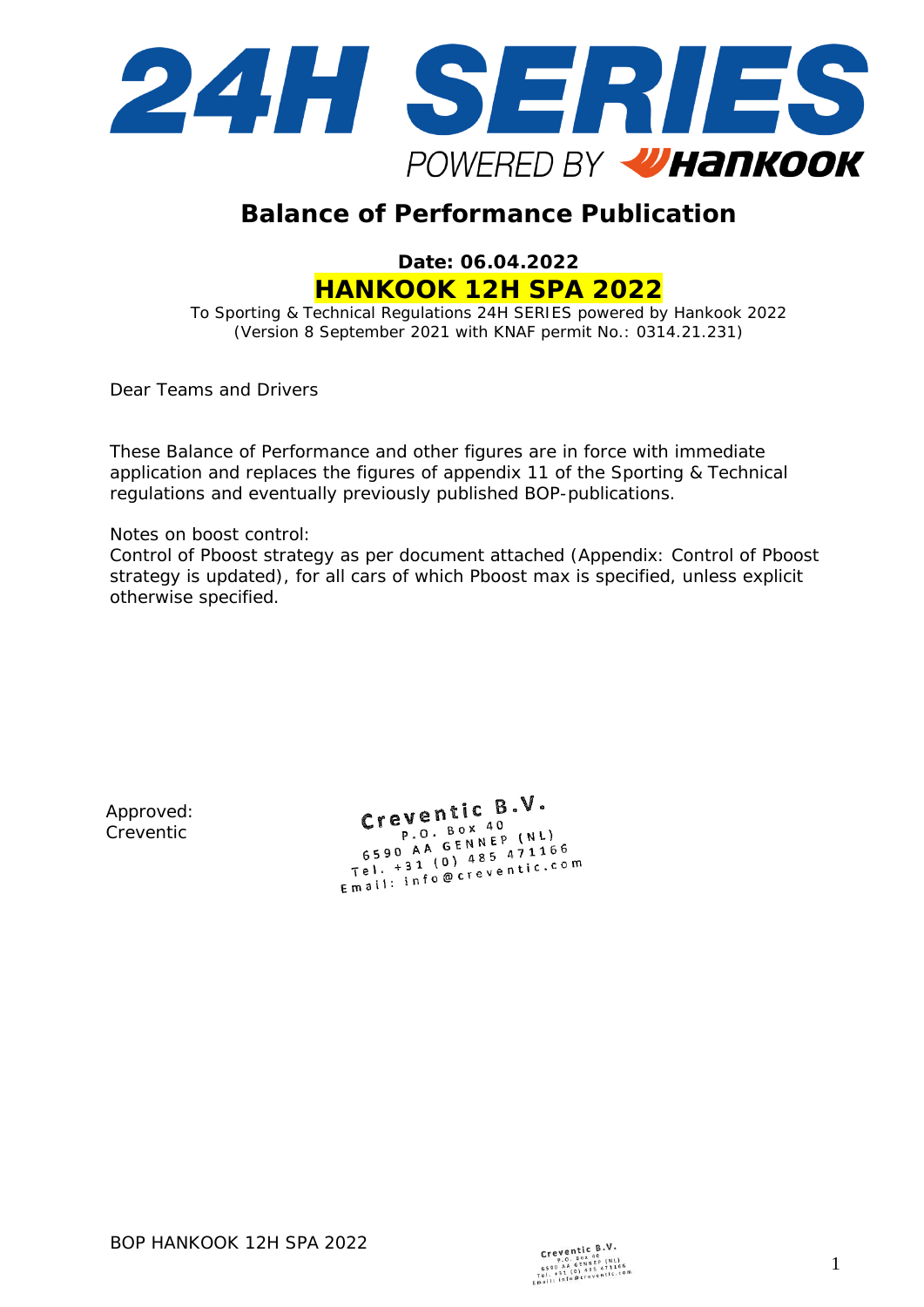

#### **For all Classes except class 991 and class GT3**

SEMI-PRO-BOP

This "SEMI-PRO-BOP" refers to Series Bulletin 02/2021 Art. 8.3.2 Team Composition. This "SEMI-PRO-BOP" is applicable for a team with drivers-line up with ONLY SEMI-PRO drivers.

| <b>BOP</b>   | Balance of Performance* |                   |  |  |  |  |
|--------------|-------------------------|-------------------|--|--|--|--|
|              | Weight                  | <b>Refuelling</b> |  |  |  |  |
| SEMI-PRO-BOP | + 30 kg                 | $-/-$ 5 $\perp$   |  |  |  |  |

\* BOP adjusted (+/-) ballast weight and refuelling amount, referred to initial value specified in this BOP-publication)

# **Class TC: Touring Cars**

| <b>Brand &amp; Type</b>  | Cylinder<br>capacity | Turbo      | Minimum<br>Weight | Max<br>Refuelling<br>amount | <b>Remarks</b>                                                             |
|--------------------------|----------------------|------------|-------------------|-----------------------------|----------------------------------------------------------------------------|
| BMW M240i Racing Cup     | 3000 cc              | Twin Turbo | 1440 kg           | 85L @ Green<br>85L @ Code60 | According to BMW M240i Cup<br>regulations 2020<br>Car height minimum 100mm |
| <b>BMW E46 M3</b>        | 3200 cc              | <b>No</b>  | 1200 kg           | 120L                        |                                                                            |
| <b>BMW M2 CS (365HP)</b> | 3000 cc              | Twin Turbo | 1530 kg           | 85 L                        | No power stick (365HP)<br>Datalogger AIM Evo5<br>mandatory                 |

Your (TC) car not listed here? Please make an individual request t[o info@creventic.com](mailto:info@creventic.com)

### **Class TCX: Special Touring Cars**

| <b>Brand &amp; Type</b>                         | Cylinder<br>capacity | Turbo      | <b>Minimum</b><br>Weight | Max<br>Refuelling<br>amount   | <b>Remarks</b>                                                                                                |
|-------------------------------------------------|----------------------|------------|--------------------------|-------------------------------|---------------------------------------------------------------------------------------------------------------|
| Ligier JS2 R                                    | 3700 cc              | <b>No</b>  | 1050 kg                  | 110L                          |                                                                                                               |
| Lotus Elise Cup PB-R                            | 1800 cc              | Turbo      | 800 kg                   | 100L @ Green<br>100L @ Code60 |                                                                                                               |
| Ginetta G55                                     | 3700 cc              | No         | 1100 kg                  | 110L                          |                                                                                                               |
| Porsche Cayman GT4<br>Club Sport (type 981)     | 3800 cc              | <b>No</b>  | 1325 kg                  | 110L                          |                                                                                                               |
| Porsche 718 Cayman<br>GT4 Club Sport (type 982) | 3800 cc              | <b>No</b>  | 1325 kg                  | 110L                          |                                                                                                               |
| BMW M240i Racing Cup                            | 3000 cc              | Twin Turbo | 1440 kg                  | 85L @ Green<br>85L @ Code60   | <b>Technical Regulations</b><br>according Class TCX<br>Car ride height is free                                |
| BMW M240i                                       | 3000 cc              | Twin Turbo | 1330 kg                  | 120L                          |                                                                                                               |
| <b>BMW M2 CS (450HP)</b>                        | 3000 cc              | Twin Turbo | 1530 kg                  | 85 L @ Green<br>85L @ Code60  | Black power stick<br>(450HP)                                                                                  |
| SEAT LEON (DSG)                                 | 2000 cc              | Turbo      | 1240 kg                  | 100L                          | Car ride height is free<br><b>ECU Software version:</b><br>5F6906259L                                         |
| Seat Leon Cup Racer V1 DSG                      | 2000 cc              | Turbo      | 1200 kg                  | 120 L                         | Car ride height is free<br><b>ECU Software version:</b><br>5F6906259L 0001                                    |
| Lamera GT                                       | 2500 cc              | Turbo      | 1150 kg                  | 110L                          | Datalogger AIM Evo4<br>or Evo5 mandatory<br>Max Pboost: 1,8 bar<br>(400HP) Independent<br>of Ambient pressure |

Your (TCX) car not listed here? Please make an individual request t[o info@creventic.com](mailto:info@creventic.com)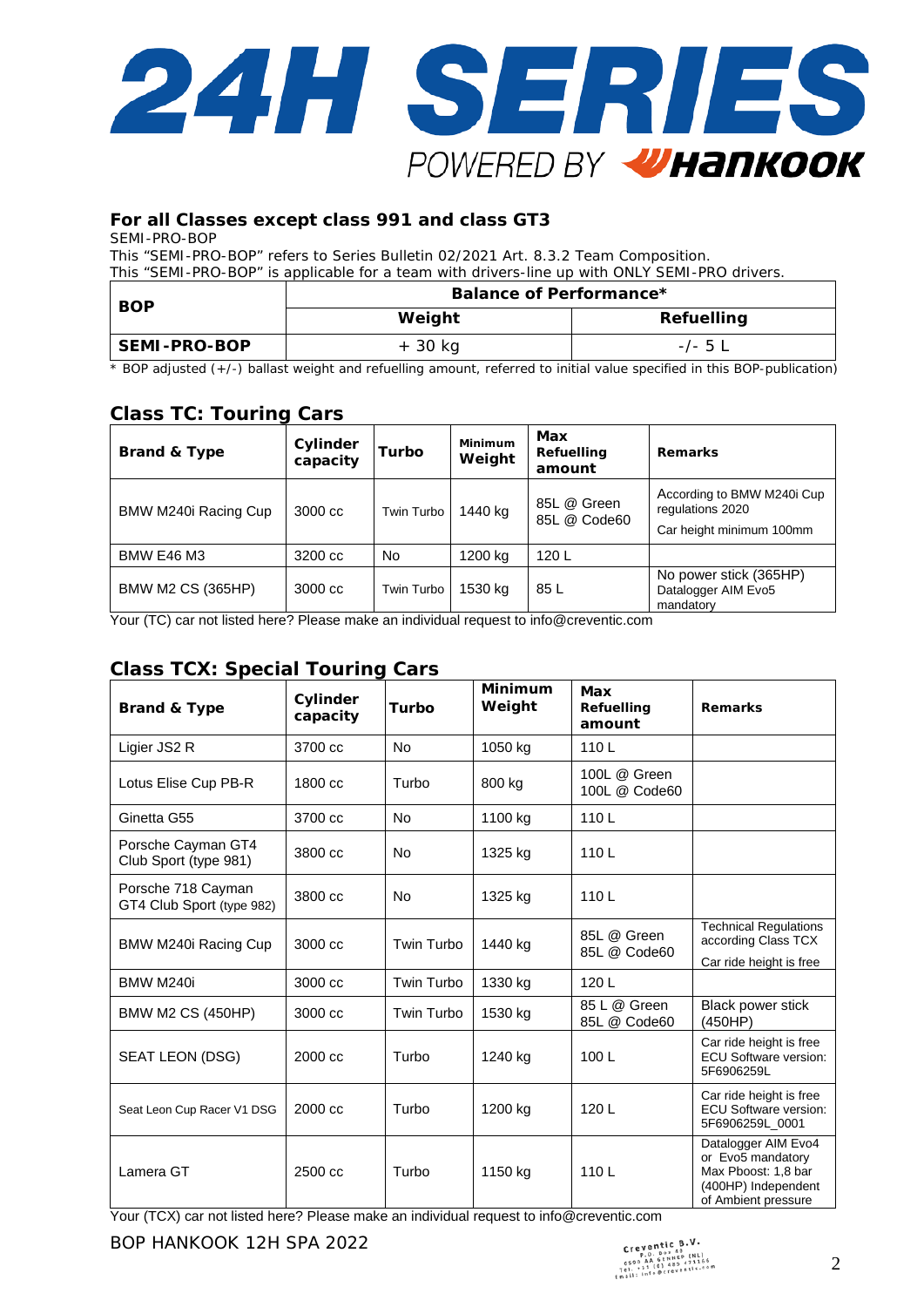#### **Class TCR BOP and ECU-software version**

| <b>Brand &amp; Type</b>            | Minimum<br>Weight | Max<br>Refuel<br>amount | Ride<br>height   | <b>TCR</b><br><b>Technical</b><br>form | Power<br>level<br>$(*)$                   | <b>SW Name</b><br>ECU-software<br>version | <b>SW</b><br><b>I</b> dentification<br>(Checksum or ID) | Max Pboost*<br>&<br><b>Rev limiter</b> | Correct<br>(mbar/C) |  |
|------------------------------------|-------------------|-------------------------|------------------|----------------------------------------|-------------------------------------------|-------------------------------------------|---------------------------------------------------------|----------------------------------------|---------------------|--|
| ALFA ROMEO GIULIETTA RF TCR        | 1245 kg           | 100L                    | 70mm             | 22                                     |                                           |                                           |                                                         |                                        |                     |  |
| AUDI RS3 LMS SEQ                   | 1245 kg           | 100L                    | 70mm             | 10                                     |                                           |                                           |                                                         |                                        |                     |  |
| AUDI RS3 LMS DSG                   | 1250 kg           | 100L                    | 70mm             | 9                                      |                                           |                                           |                                                         |                                        |                     |  |
| <b>AUDI RS3 LMS TCR</b>            | 1250 kg           | 100L                    | 70mm             | 240                                    |                                           |                                           |                                                         |                                        |                     |  |
| <b>CUPRA TCR SEQ</b>               | 1250 kg           | 100L                    | 70mm             | 35                                     |                                           |                                           |                                                         |                                        |                     |  |
| <b>CUPRA TCR DSG</b>               | 1240 kg           | 100L                    | 70mm             | 43                                     |                                           |                                           |                                                         |                                        |                     |  |
| <b>CUPRA Leon Competicion TCR</b>  | 1250 kg           | 100L                    | 70mm             | 169                                    |                                           |                                           |                                                         |                                        |                     |  |
| HONDA CIVIC FK7 TCR SEQ            | 1260 kg           | 100L                    | 70mm             | 33                                     |                                           |                                           |                                                         |                                        |                     |  |
| HONDA CIVIC FK2 TCR SEQ            | 1240 kg           | 100L                    | 70mm             | 11                                     |                                           |                                           |                                                         |                                        |                     |  |
| HYUNDAI i30 N TCR                  | 1270 kg           | 100L                    | 90mm             | 27                                     | <b>TCR ECU-software MUST be according</b> |                                           |                                                         |                                        |                     |  |
| <b>HYUNDAI Veloster N TCR</b>      | 1275 kg           | 100L                    | 90 <sub>mm</sub> | 97                                     |                                           |                                           | TCR Technical Bulletin no. 01-2022 dated: 25.03.2022    |                                        |                     |  |
| <b>KIA CEE'D TCR</b>               | 1245 kg           | 100L                    | 70mm             | 24                                     |                                           |                                           |                                                         |                                        |                     |  |
| Lynk&Co 03 TCR                     | 1275 kg           | 100L                    | 80mm             | 101                                    |                                           |                                           |                                                         |                                        |                     |  |
| MG 6 XPOWER TCR                    | 1250 kg           | 100L                    | 70mm             | 139                                    |                                           |                                           |                                                         |                                        |                     |  |
| <b>OPEL ASTRA TCR</b>              | 1250 kg           | 100L                    | 70mm             | 5                                      |                                           |                                           |                                                         |                                        |                     |  |
| PEUGEOT 308 TCR                    | 1230 kg           | 100L                    | 70mm             | 37                                     |                                           |                                           |                                                         |                                        |                     |  |
| RENAULT MEGANE RS TCR              | 1240 kg           | 100L                    | 60mm             | 121                                    |                                           |                                           |                                                         |                                        |                     |  |
| <b>SUBARU STI TCR</b>              | 1245 kg           | 100L                    | 70mm             | $\overline{7}$                         |                                           |                                           |                                                         |                                        |                     |  |
| <b>VOLKSWAGEN GOLF GTI TCR SEQ</b> | 1245 kg           | 100L                    | 60mm             | 14                                     |                                           |                                           |                                                         |                                        |                     |  |
| <b>VOLKSWAGEN GOLF GTI TCR DSG</b> | 1235 kg           | 100L                    | 60mm             | 12 <sup>2</sup>                        |                                           |                                           |                                                         |                                        |                     |  |

\*Boost pressure will be monitored according to: TCR Turbocharger Boost Monitoring Method, dated: 2021-03-29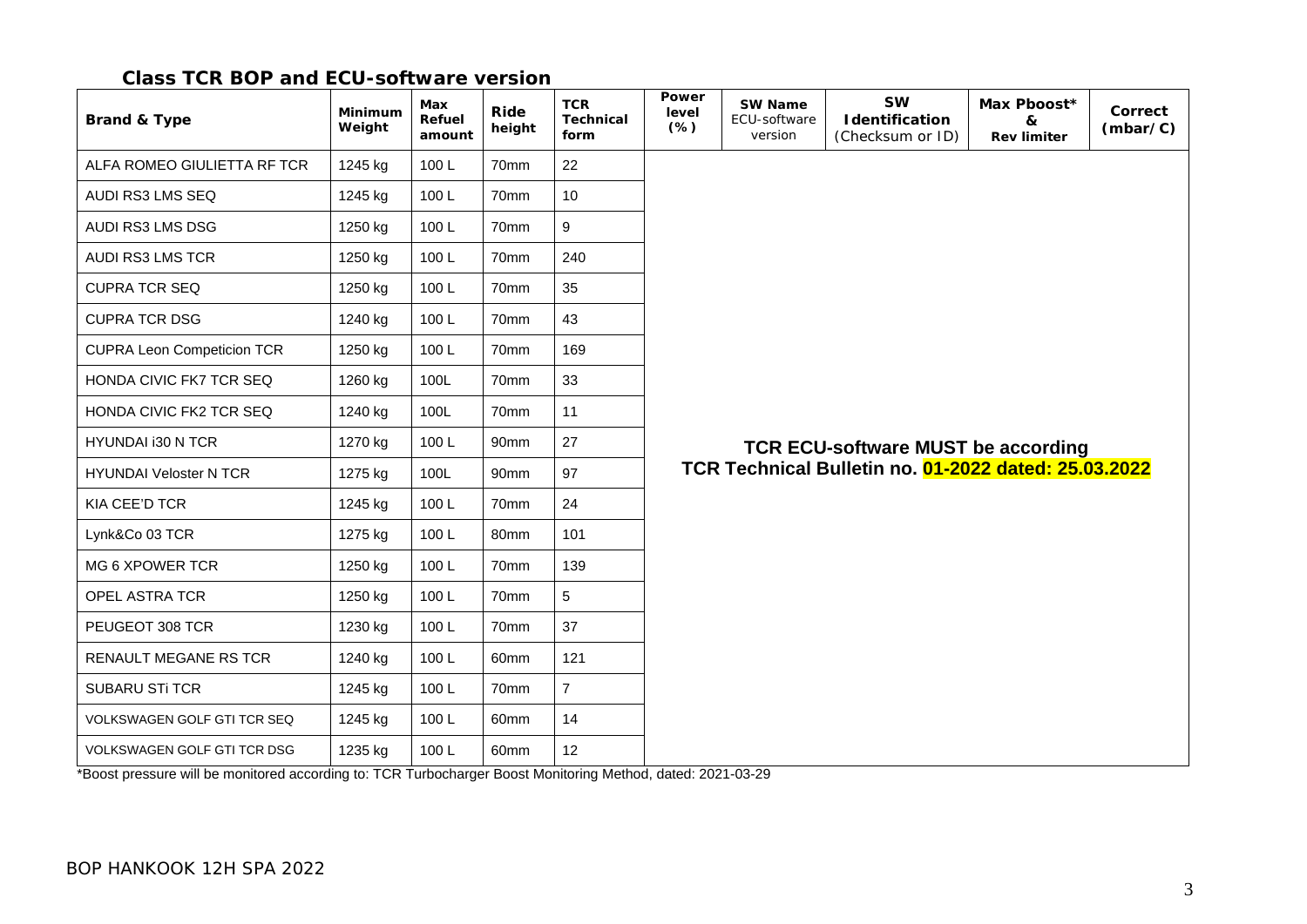

#### **Class GT4: GT4 Grand Touring Cars**

| <b>Brand &amp; Type</b>                   | Cylinder<br>capacity | <b>Minimum</b><br>Weight | <b>Max</b><br>Refuelling<br>amount | <b>Restrictor</b>                                                                      | Remarks *                                                                  |
|-------------------------------------------|----------------------|--------------------------|------------------------------------|----------------------------------------------------------------------------------------|----------------------------------------------------------------------------|
| ASTON MARTIN VANTAGE AMR<br>GT4           | 4000cc/8cyl<br>Turbo | 1450 kg                  | 105L                               | <b>NA</b>                                                                              | Max Phoost bar<br>Acc. 2021 MAP 3<br>(ref. point<br>1864mbar@4500rpm)      |
| AUDI R8 LMS GT4                           | 5200cc/10cyl         | 1470 kg                  | 110L                               | 2x44mm                                                                                 | <b>Restrictor thickness</b><br>5mm. Acc. Audi R8 GT4<br>restrictor drawing |
| <b>BMW M4 GT4</b>                         | 3000cc/6cyl<br>Turbo | 1440 kg                  | 105L                               | <b>USB Powerstick "GOLD"</b><br>(Max Engine power: 460Hp)                              |                                                                            |
| <b>CHEVROLET CAMARO GT4</b>               |                      | 1430 kg                  | 100L                               | 64mm                                                                                   | FIA-restrictor design<br>ECU BOP 2020                                      |
| <b>FORD MUSTANG GT4</b>                   | 5200cc/8cyl.         | 1500 kg                  | 110L                               | No restrictor                                                                          |                                                                            |
| GINETTA G55 GT4                           | 3700cc/6cyl          | 1100 kg                  | 95 L                               | 68mm                                                                                   | Restrictor: G55-E0398<br>FIA-restrictor design                             |
| GINETTA G56 GT4                           |                      | 1250kg                   | 95 L                               | 48mm                                                                                   |                                                                            |
| KTM X-BOW GT4                             | 2000cc/4cyl<br>Turbo | 1120 kg                  | 70 L                               | Max Pboost 2.0 bar                                                                     | Max rpm 7000 rpm (at all gears)                                            |
| <b>MCLAREN 570S GT4</b>                   | 3800cc/8cyl<br>Turbo | 1440 kg                  | 110L                               | <b>ECU 2019 BOP</b>                                                                    |                                                                            |
| <b>MERCEDES AMG GT4</b>                   | 4000cc/8cyl<br>Turbo | 1470 kg                  | 100L                               | Max Pboost 1,69 bar (Power Level 5<br><b>MAP BOP 2020</b><br>(Max Engine power: 305kW) |                                                                            |
| PORSCHE CAYMAN GT4<br><b>CLUPSPORT MR</b> | 3800cc/6cyl          | 1272 kg                  | 100L                               | <b>ECU 2018 BOP</b>                                                                    |                                                                            |
| PORSCHE 718 CAYMAN GT4 CS MR              | 3800cc/6cyl          | 1300 kg                  | 100L                               | <b>ECU 2021 BOP</b>                                                                    |                                                                            |

\* Specified Max Pboost pressure are absolute pressure at ambient of 1010mbar.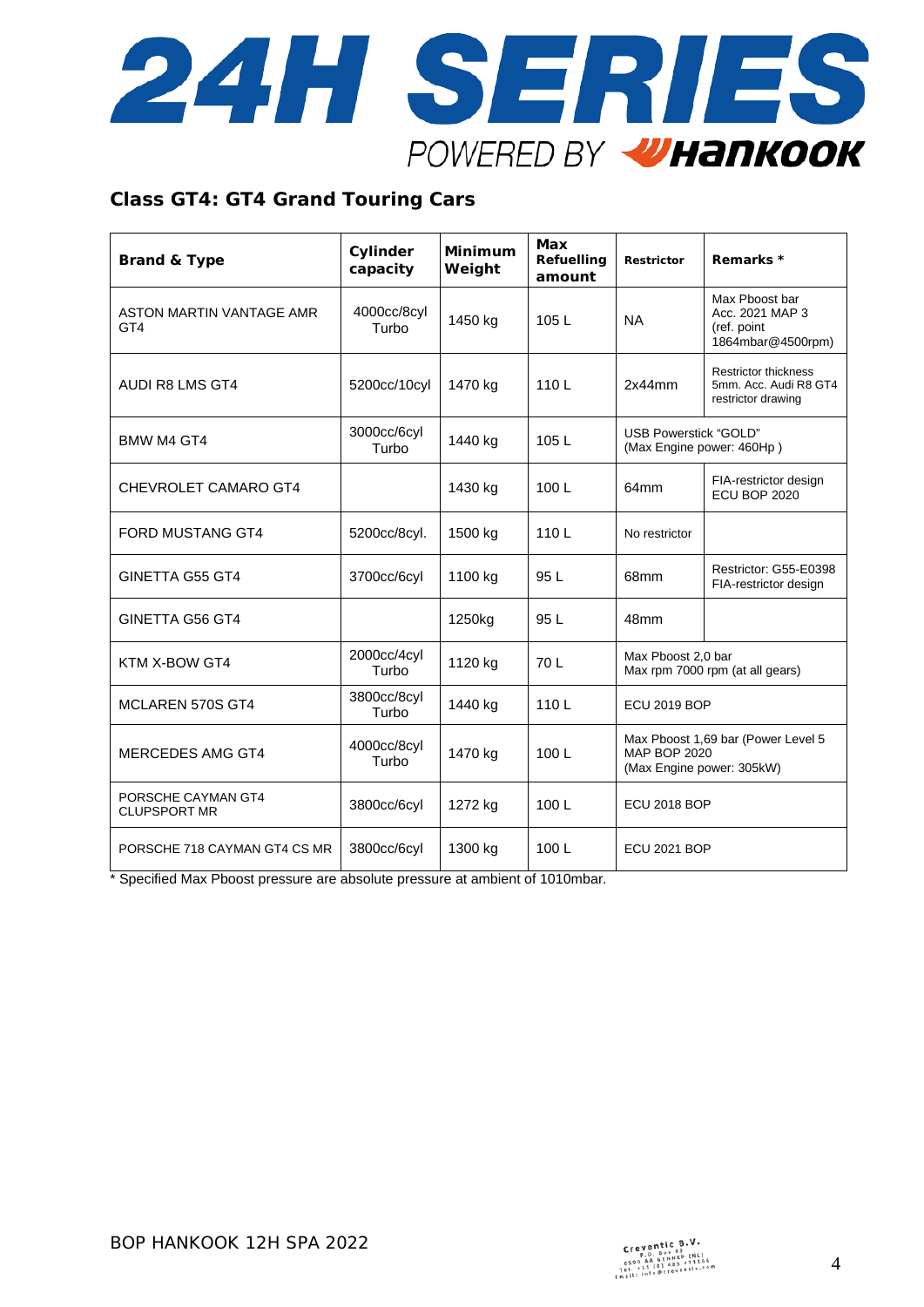

### **Class 991: Porsche 991 Cup classes (Generation I and II) Including BOP- table class 991-PRO & 991-AM**

| <b>Type</b>         | $BOP**$        | Minimum<br>Weight | <b>Max Refuelling</b><br>amount | Fuel<br>flow *** | <b>Remarks</b>                                                                                                                                                                                     |
|---------------------|----------------|-------------------|---------------------------------|------------------|----------------------------------------------------------------------------------------------------------------------------------------------------------------------------------------------------|
| Cup 991-I (3800cc)  | <b>BOP-AM</b>  | 1220 kg           | 100L@Green<br>100L@Code60       | 100%             | Models 2013  2016<br>NO Restrictor-Blende                                                                                                                                                          |
| Cup 991-I (3800cc)  | <b>BOP-PRO</b> | 1220 kg           | 120L                            | 100%             | Models 2013  2016<br>NO Restrictor-Blende<br>*Note: Fuel tank capacity is<br>100L. Max fuel sticker: 120L<br>just for practical reasons, so<br>max refuelling will be<br>100L @green<br>60L@Code60 |
| Cup 991-II (4000cc) | <b>BOP-AM</b>  | 1230 kg           | 100L                            | 100%             | Models 2017  2019<br>NO Restrictor-Blende                                                                                                                                                          |
| Cup 991-II (4000cc) | <b>BOP-PRO</b> | 1230 kg           | 100L                            | 80%              | Models 2017  2019<br>NO Restrictor-Blende*                                                                                                                                                         |

\* Restrictor Blende must be according "Manthey TZN" drawing, see 24H Series regulations, appendix 9 \*\* Class and corresponding BOP is determined by Team composition (Drivers categories)

Please note: In case Class 991-AM and 991-PRO is combined to one Class 991, the BOP, 991-AM-BOP or 991-PRO-BOP is still applicable determined by Team composition (Drivers categories)

\*\*\* Fuel flow is % of max fuel flow. The fuel flow restriction is fully integrated in the fuel pumps and works fully automatic. When cars with an assigned fuel flow restriction refuel, the fuel pump will automatically stop for a set amount of time each ten seconds. This way, the difference in fuel consumption over the entire course of the race is compensated.

#### **Class 992: Porsche 992 Cup classes Including BOP- table class 992-PRO & 992-AM**

| <b>Type</b>     | $BOP**$        | Minimum<br>Weight | Max<br>Refuelling<br>amount | Fuel<br>flow *** | <b>Remarks</b>                            |
|-----------------|----------------|-------------------|-----------------------------|------------------|-------------------------------------------|
| Porsche 992 Cup | <b>BOP-AM</b>  | 1280 kg           | 110L                        | 100%             | Models 2021  2022<br>NO Restrictor-Blende |
| Porsche 992 Cup | <b>BOP-PRO</b> | 1280 kg           | 110L                        | 80%              | Models 2021  2022<br>NO Restrictor-Blende |

\*\* Class and corresponding BOP is determined by Team composition (Drivers categories)

Please note: In case Class 992-AM and 992-PRO is combined to one Class 992, the BOP, 992-AM-BOP or 992-PRO-BOP is still applicable determined by Team composition (Drivers categories)

\*\*\* Fuel flow is % of max fuel flow. The fuel flow restriction is fully integrated in the fuel pumps and works fully automatic. When cars with an assigned fuel flow restriction refuel, the fuel pump will automatically stop for a set amount of time each ten seconds. This way, the difference in fuel consumption over the entire course of the race is compensated.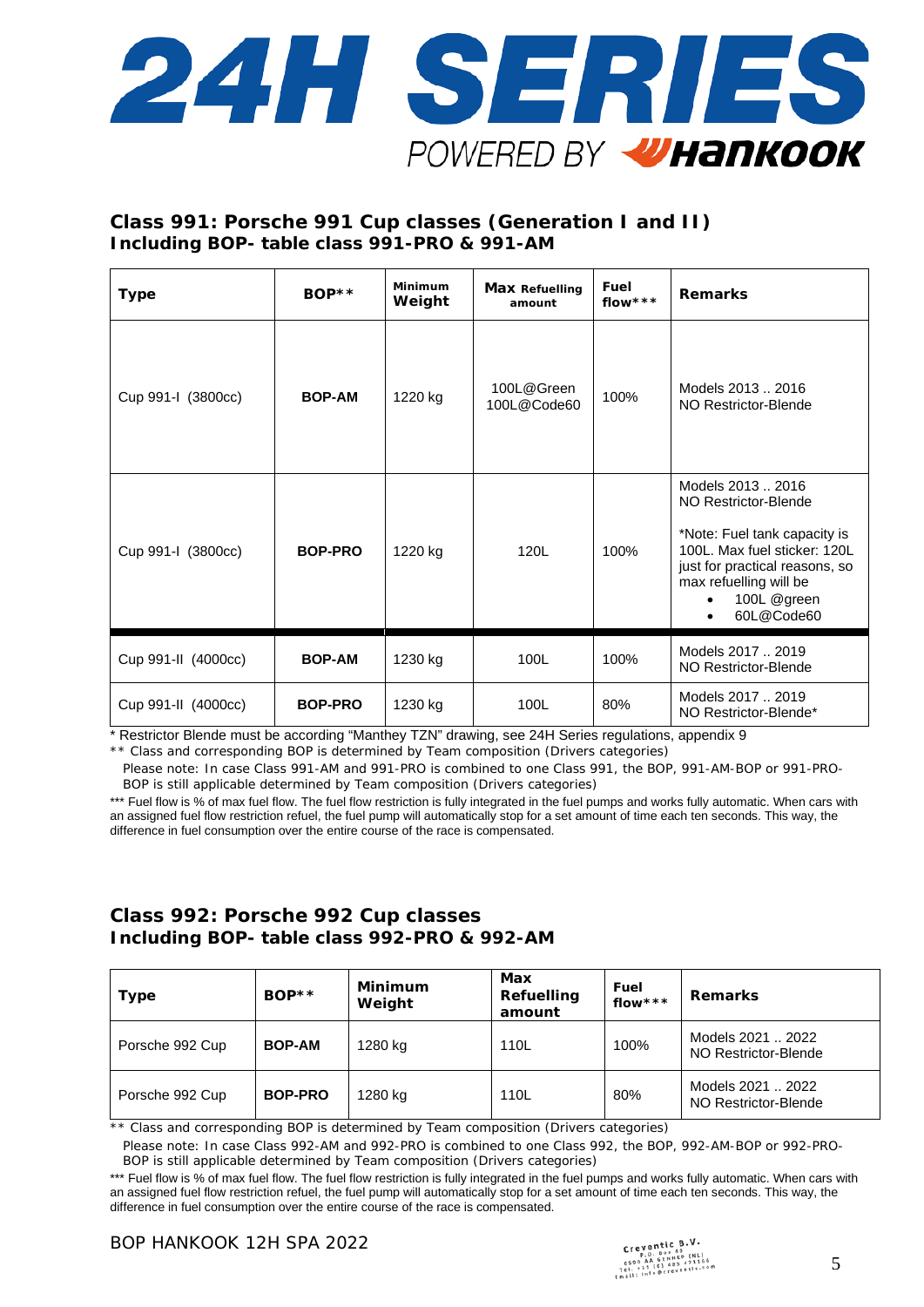

#### **Class GT3-BOP-TABLE**

| $Class*$                      | <b>BOP</b>                 | Balance of Performance** |                                                                                                     |  |  |
|-------------------------------|----------------------------|--------------------------|-----------------------------------------------------------------------------------------------------|--|--|
|                               |                            | Weight                   | Refuelling                                                                                          |  |  |
| GT3-PRO teams<br>in Class GT3 | <b>BOP-Pro</b>             | $+30$ kg                 | $-/- 5 L$                                                                                           |  |  |
| GT3-PRO/AM                    | BOP-PRO/AM                 | $+/- 0$ kg               | $+/-$ 0 L                                                                                           |  |  |
|                               | <b>BOP-AM</b>              | $+/- 0$ kg               | $+15$ L<br>More Engine<br>Power, (bigger<br>restrictor or more<br>turbo boost) see<br>GT3-BOP-table |  |  |
| GT3-AM                        | <b>BOP-AM</b><br>Advantage | $+/- 0$ kg               | Same as AM-BOP<br>plus:<br>100% max<br>refuelling<br>@ CODE-60***                                   |  |  |

\* Class and corresponding BOP is determined by Team composition (Drivers categories)

Please note: In case Class GT3-AM the BOP (BOP-AM or BOP-AM-Advantage) is determined by Team composition (Drivers categories)

\*\* BOP adjusted (+/-) ballast weight and refuelling amount, referred to initial value specified in Class GT3-BOP Table on next page

\*\*\* E.g. if initial max refuelling is 100 Litre: You are allowed to refuel 115 L @ green and you are allowed to refuel 115 Litre during CODE-60.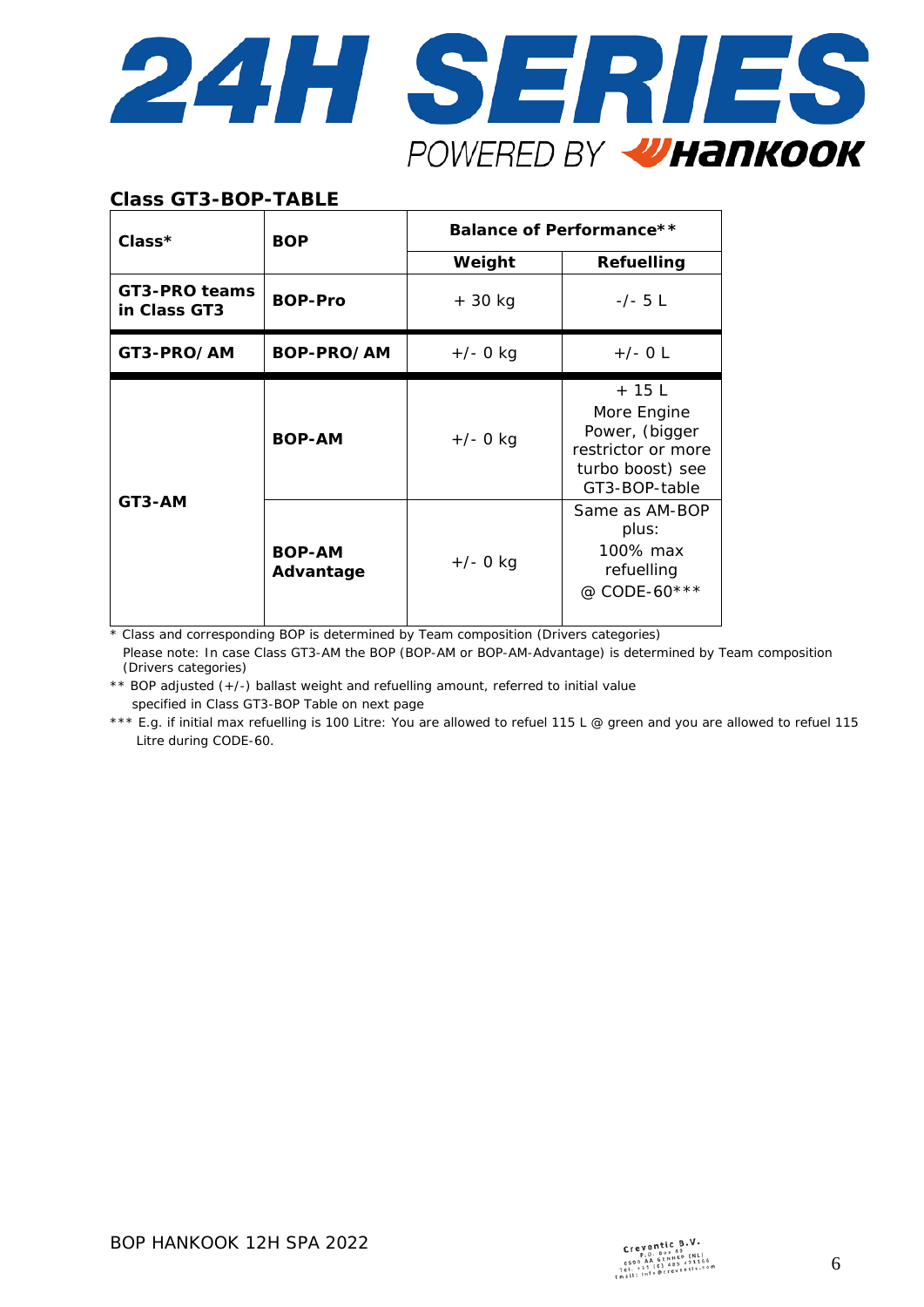

#### **Class GT3 including GT3-PRO/AM and GT3-AM** (Mainly GT cars)

| <b>Brand &amp; Type</b>                       | <b>Minimum</b><br>Weight | Max<br>Refuel<br>amount | Fuel<br>flow $* *$ | Restrictor                 | Max Pboost *                                                                                                                                                                                                                                                                                    |
|-----------------------------------------------|--------------------------|-------------------------|--------------------|----------------------------|-------------------------------------------------------------------------------------------------------------------------------------------------------------------------------------------------------------------------------------------------------------------------------------------------|
| ASTON MARTIN VANTAGE<br>AMR GT3               | 1290 kg                  | 110L                    | 100%               | N/A                        | Max Pboost ratio/rpm<br>1,62/4000 1,67/4500<br>1,75/5000 1,81/5500<br>1,84/6000 1,83//6500<br>1,72/7000 1,63/7200<br>1,40 > 7300<br>AM-BOP<br>1,77/4000 1,78/4500<br>1,85/5000 1,92/5500<br>1,95/6000 1,95//6500<br>1,83/7000 1,77/7200<br>1,40 > 7300                                          |
| AUDI R8 LMS GT3 (GT3-038)<br>EVO <sub>1</sub> | 1280kg                   | 100L                    | 95%                | 2x40,0mm<br>AM-BOP: 2x43mm |                                                                                                                                                                                                                                                                                                 |
| AUDI R8 LMS GT3 (GT3-038)<br>EVO II (2022)    | 1310kg                   | 100L                    | 95%                | 2x37,0mm<br>AM-BOP:2x40mm  | FIA restrictor design acc.<br>2022 homologation<br>regulations Group GT3                                                                                                                                                                                                                        |
| <b>BENTLEY CONTINENTAL GT3</b>                | 1290 kg                  | 105L                    | 100%               | N/A                        | Max Pboost ratio/rpm<br>1,86/4000 1,76/4500<br>1,67/5000 1,60/5500<br>1,55/6000 1,45/6500<br>1,35/7000<br>1,25 > 7250<br>AM-BOP<br>1,953/4000 1,853/4500<br>1,765/5000 1,696/5500<br>1,638/6000 1,543/6500<br>1,431/7000<br>1,343 > 7250                                                        |
| BMW M4 GT3                                    | 1290 kg                  | 100L                    | 95%                | N/A                        | Max Pboost ratio/rpm<br>2,36/4000 2,44/4500<br>2,55/5000 2,62/5250<br>2,70/5500 2,76/5750<br>2,81/6000 2,83/6250<br>2,76/6500 2,66/6750<br>7000/2,54<br>AM-BOP:<br>2,40/4000 2,48/4500<br>2,59/5000 2,66/5250<br>2,74/5500 2,80/5750<br>2,85/6000 2,87/6250<br>2,80/6500 2,70/6750<br>7000/2,58 |
| <b>BMW M6 GT3</b>                             | 1310 kg                  | 105L                    | 100%               | N/A                        | Max Pboost ratio/rpm<br>1,78/4000 1,86/4500<br>1,94/5000 1,98/5500<br>1,92/6000 1.78/6500<br>1,62/7000 1,30/7250<br>AM-BOP:<br>1,83/4000 1,91/4500<br>1,99/5000 2,03/5500<br>1,97/6000 1.83/6500<br>1,67/7000 1,35/7250                                                                         |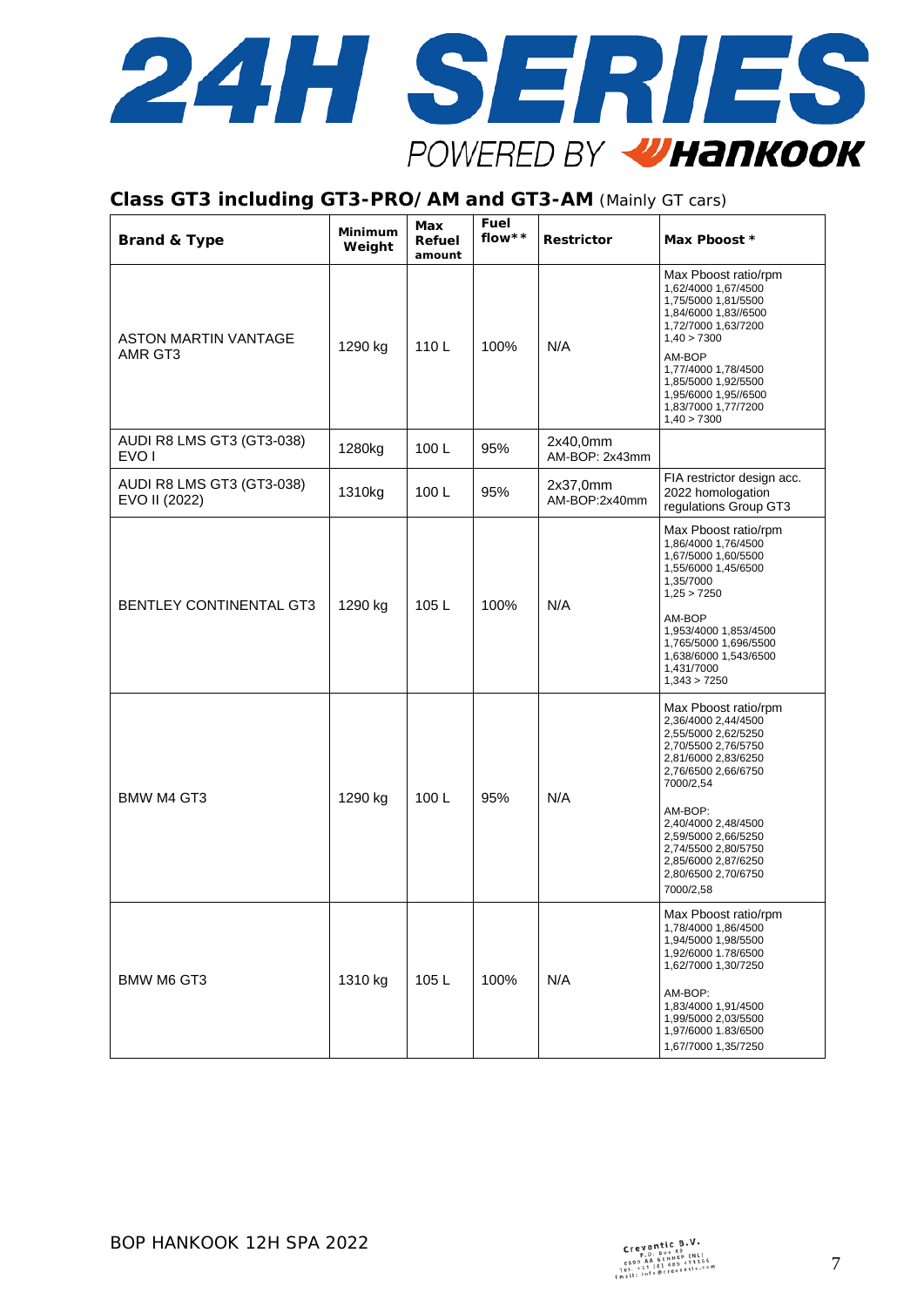

| FERRARI 488 GT3                                    | 1280 kg | 97 L | 92.5% | N/A                        | Max Pboost ratio/rpm<br>1,47/4000 1,51/4500<br>1,55/5000 1,59/5500<br>1,61/6000 1.57//6500<br>1,54/7000 1,49/7250<br>1,47/7500 1,35/>7600<br>AM-BOP:<br>1,54/4000 1,59/4500<br>1,63/5000 1,67/5500<br>1,69/6000 1.65//6500<br>1,62/7000 1,56/7250<br>1,54/7500 1,35/>7600 |
|----------------------------------------------------|---------|------|-------|----------------------------|---------------------------------------------------------------------------------------------------------------------------------------------------------------------------------------------------------------------------------------------------------------------------|
| FERRARI 458 ITALIA GT3<br>(EVO 2015)               | 1300 kg | 110L | 100%  | 2x55,5mm<br>AM-BOP Tba     |                                                                                                                                                                                                                                                                           |
| <b>LAMBORGHINI HURACAN GT3</b>                     | 1310 kg | 105L | 95%   | 2x39,0mm<br>AM-BOP: 2x42mm |                                                                                                                                                                                                                                                                           |
| McLaren 720S GT3                                   | 1230kg  | 105L | 100%  | N/A                        | Max Pboost ratio/rpm<br>1,78/4000 1,75/4500<br>1,72/5000 1,70/5500<br>1,62/6000 1,56//6500<br>1,45/7000 1,40/7500<br>1,34/8000 1,12/8100<br>AM-BOP Tba                                                                                                                    |
| <b>MERCEDES AMG GT3</b>                            | 1320kg  | 105L | 100%  | 2x35,0mm<br>AM-BOP: 2x38mm |                                                                                                                                                                                                                                                                           |
| PORSCHE 911 GT3 R (991 I &<br>991 II)              | 1290 kg | 95 L | 92,5% | 2x41,5mm<br>AM-BOP: 2x45mm |                                                                                                                                                                                                                                                                           |
| <b>RENAULT SPORT RS01</b><br>Configuration BOP GT3 | 1220 kg | 110L | 100%  | N/A                        | Max Pboost ratio/rpm<br>$1,95$ (at all rpm)<br>See also appendix Renault<br>RS01 aerodynamics                                                                                                                                                                             |

All restrictors must be acc. FIA-restrictor design 2021 homologation regulations Group GT3 GT RESTRICTOR GEOMETRY (unless explicit described otherwise)

\* Values are boost pressure ratio and need to be multiplicated by the ambient pressure to get the Pboost limit.

Competitors must adjust boost pressure relative to ambient pressure at each event. Pboost limits linear interpolation approach.

\*\* Fuel flow is % of max fuel flow. The fuel flow restriction is fully integrated in the fuel pumps and works fully automatic. When cars with an assigned fuel flow restriction refuel, the fuel pump will automatically stop for a set amount of time each ten seconds. This way, the difference in fuel consumption over the entire course of the race is compensated.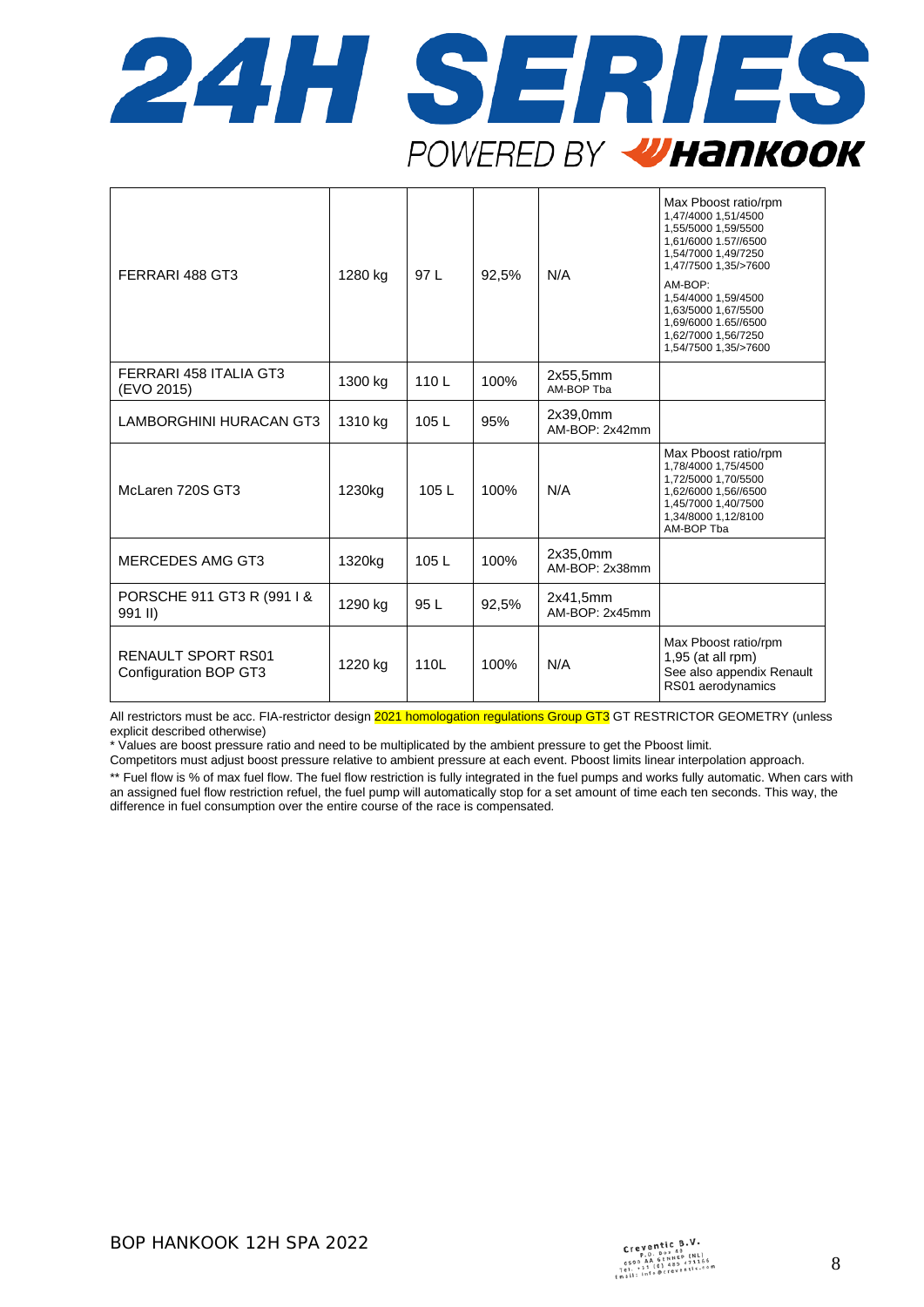

## **Class GTX Special GT cars**

| <b>Brand &amp; Type</b>             | Cylinder<br>capacity | Minimum<br>Weight | <b>Max Refuelling</b><br>amount | Fuel<br>flow** | <b>BOP</b>                                          | <b>Remarks</b>                            |
|-------------------------------------|----------------------|-------------------|---------------------------------|----------------|-----------------------------------------------------|-------------------------------------------|
| Lamborghini Huracán<br>Super Trofeo | 5200 cc              | 1300 kg           | 110L                            | 100%           | $2 \times 41$ mm                                    | Datalogger AIM Evo 4 or<br>Evo5 mandatory |
| Lotus Exige V6 Cup R                | 3500 cc              | 1000 kg           | 120 L @ Green<br>120L @ Code60  | 100%           | Pboost: TBA                                         | Datalogger AIM Evo 4 or<br>Evo5 mandatory |
| <b>MARC II V8</b>                   | 5200 cc              | 1150 kg           | 120L                            | 100%           | <b>NA</b>                                           | <b>NA</b>                                 |
| Vortex 1.0                          | 6200 cc              | 950 kg            | 120 L @ Green<br>120L @ Code60  | 100%           | <b>NA</b>                                           | <b>NA</b>                                 |
| <b>BMW M4 Silhouette</b>            | 3400 cc              | 1050 kg           | 120L                            | 100%           | <b>NA</b>                                           | <b>NA</b>                                 |
| KTM X-BOW GTX                       | 2500 cc              | 1100 kg           | 90 L                            | 90%            | 2,2bar<br>(independent of<br>Pamb),<br>max rpm 7000 | Datalogger AIM Evo 4 or<br>Evo5 mandatory |
| Audi R8 LMS GT2                     | 5200 cc              | 1350 kg           | 110L                            | 100%           | $2 \times 60$ mm                                    | Datalogger AIM Evo5<br>mandatory          |
| Porsche 911 GT3 Cup<br>991 MR       | 4000 cc              | 1220 kg           | 120L                            | 100%           | <b>NA</b>                                           | <b>NA</b>                                 |

Please note: Art. 3.3 of Appendix 7 of the Sporting & Technical regulations

Your (GTX) car not listed here? Please make an individual request to [info@creventic.com](mailto:info@creventic.com)

\*\* Fuel flow is % of max fuel flow. The fuel flow restriction is fully integrated in the fuel pumps and works fully automatic. When cars with an assigned fuel flow restriction refuel, the fuel pump will automatically stop for a set amount of time each ten seconds. This way, the difference in fuel consumption over the entire course of the race is compensated.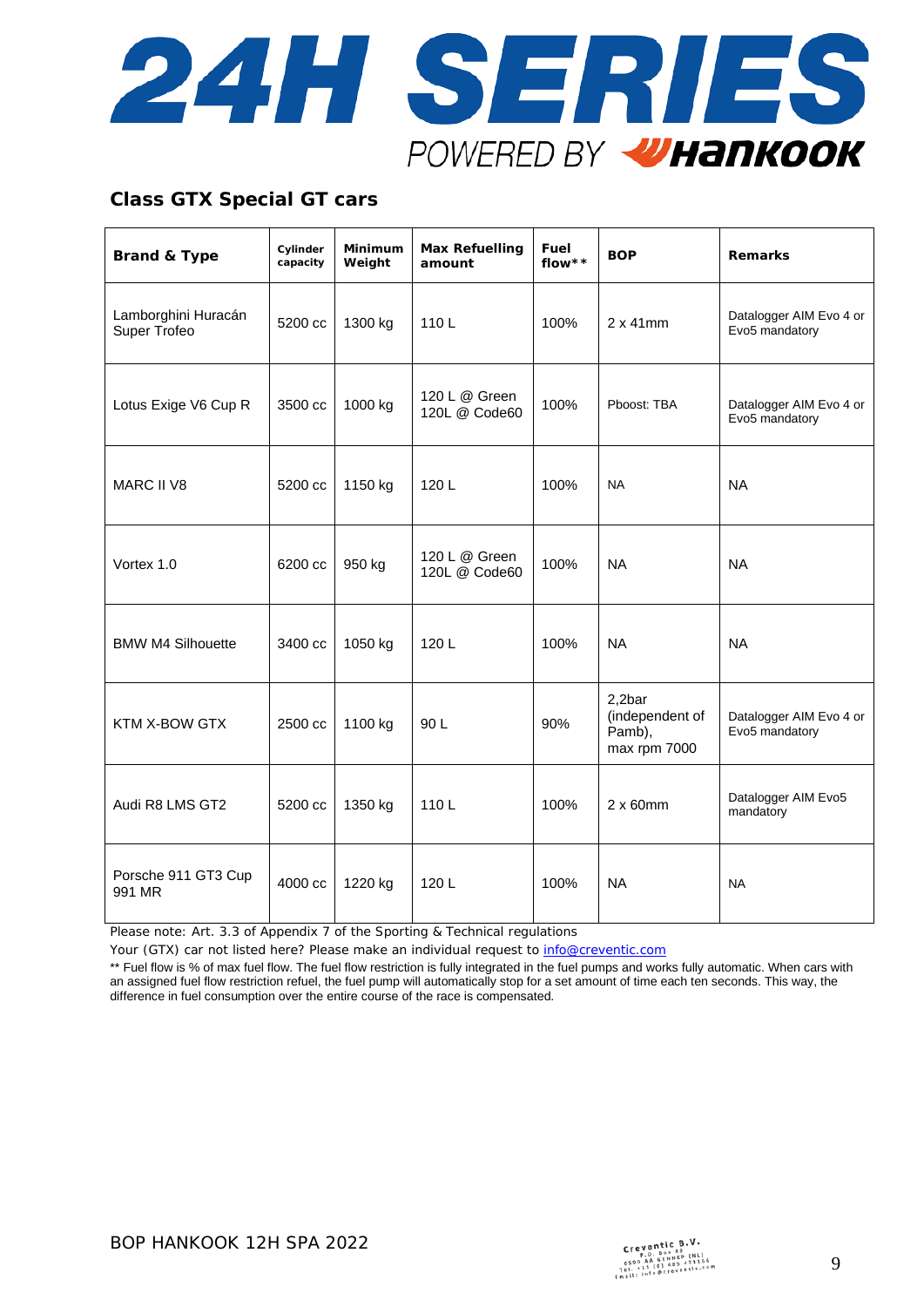

#### **Appendix: Control of Pboost strategy**